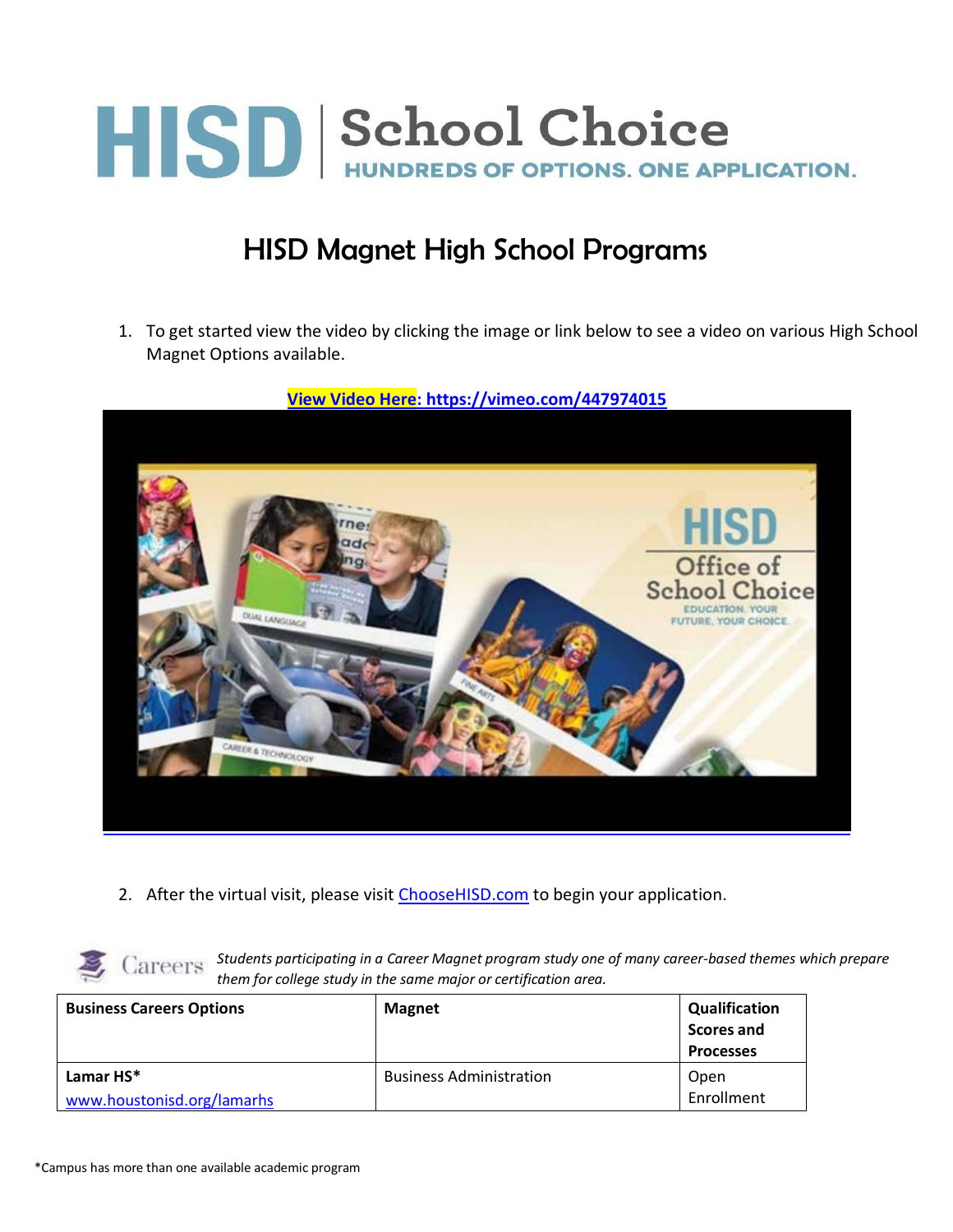| <b>Logistical Careers Options</b>                     | <b>Magnet</b>                        | <b>Qualification</b><br>Scores and<br><b>Processes</b> |
|-------------------------------------------------------|--------------------------------------|--------------------------------------------------------|
| Austin HS*<br>https://www.houstonisd.org/Domain/17638 | Maritime and Teaching Professions    | Open<br>Enrollment                                     |
| Sterling HS*<br>https://www.houstonisd.org/sterling   | Aviation                             | 60 Matrix                                              |
| Yates HS <sup>*</sup><br>www.houstonisd.org/yates     | Communications &<br>Maritime Academy | 50 Matrix                                              |

| <b>Medical Careers Options</b>                      | <b>Magnet</b>                                         | Qualification<br><b>Scores and</b><br><b>Processes</b> |
|-----------------------------------------------------|-------------------------------------------------------|--------------------------------------------------------|
| <b>DeBakey HS</b><br>www.houstonisd.org/debakey     | <b>Health Professions</b>                             | 80 Matrix                                              |
| <b>Jones HS</b><br>https://www.houstonisd.org/jones | <b>Health Professions and Architectural</b><br>design | 53 Matrix                                              |
| Long HS $*$<br>www.houstonisd.org/lamarhs           | Health Professions (Pharmacy)                         | 55 Matrix                                              |
| <b>Westside HS</b><br>www.houstonisd.org/westsidehs | Academy of Health Science                             | 80 Matrix                                              |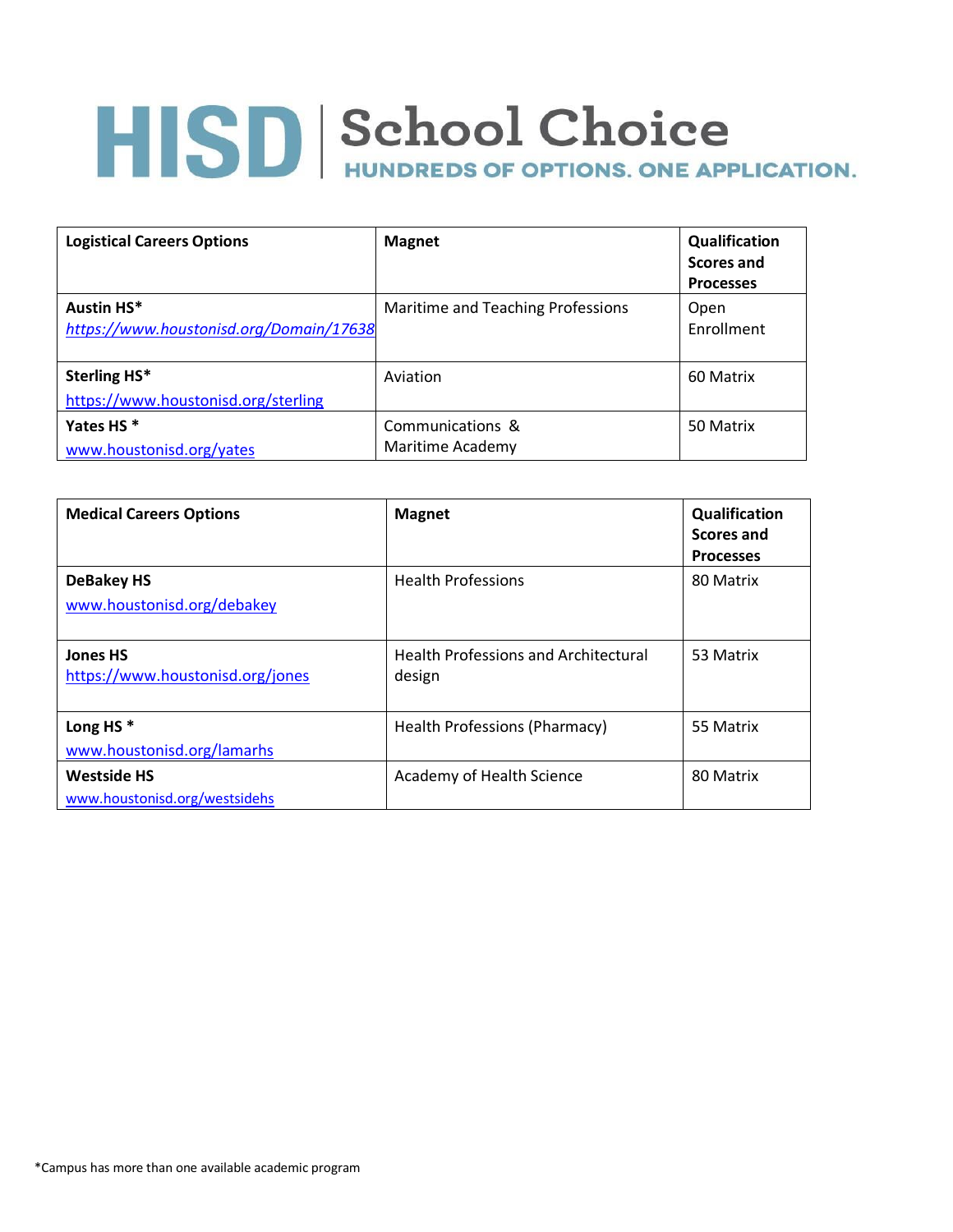| <b>Service Careers Options</b>                                        | <b>Magnet</b>                                   | Qualification<br><b>Scores and</b><br><b>Processes</b> |
|-----------------------------------------------------------------------|-------------------------------------------------|--------------------------------------------------------|
| <b>High School for Law and Justice</b><br>ww.houstonisd.org/Domain/25 | <b>Criminal Justice</b>                         | 70 Matrix                                              |
| Northside HS*<br>https://www.houstonisd.org/northsid<br>ehigh         | Media for Culinary Arts and Hotel<br>Management | 605Matrix                                              |



*College Prep Academies focus on Advanced Placement and dual credit college classes to help students prepare for college and earn college credit in a wide variety of subjects.*

| <b>College Preparatory Options</b>                                                  | <b>Magnet</b>              | Qualification<br>Scores and<br><b>Processes</b> |
|-------------------------------------------------------------------------------------|----------------------------|-------------------------------------------------|
| Mickey Leland College Preparatory for Young Men<br>www.houstonisd.org/Domain/22433  | <b>College Preparatory</b> | 70 Matrix                                       |
| <b>Young Women's College Preparatory Academy</b><br>http://www.houstonisd.org/ywcpa | <b>College Preparatory</b> | 80 Matrix                                       |



*Early College High School's provide students the opportunity to receive a high school diploma and an Associate degree or up to two years of college credit. Students take a mixture of high school and college classes in order to obtain their high school diploma and Associate's degree.*

| <b>Early College Options</b>                                          | Theme                | <b>Qualification</b><br><b>Scores and</b><br><b>Processes</b> |
|-----------------------------------------------------------------------|----------------------|---------------------------------------------------------------|
| <b>Challenge Early College HS</b><br>www.houstonisd.org/Challengeechs | <b>Early College</b> | 65 Matrix                                                     |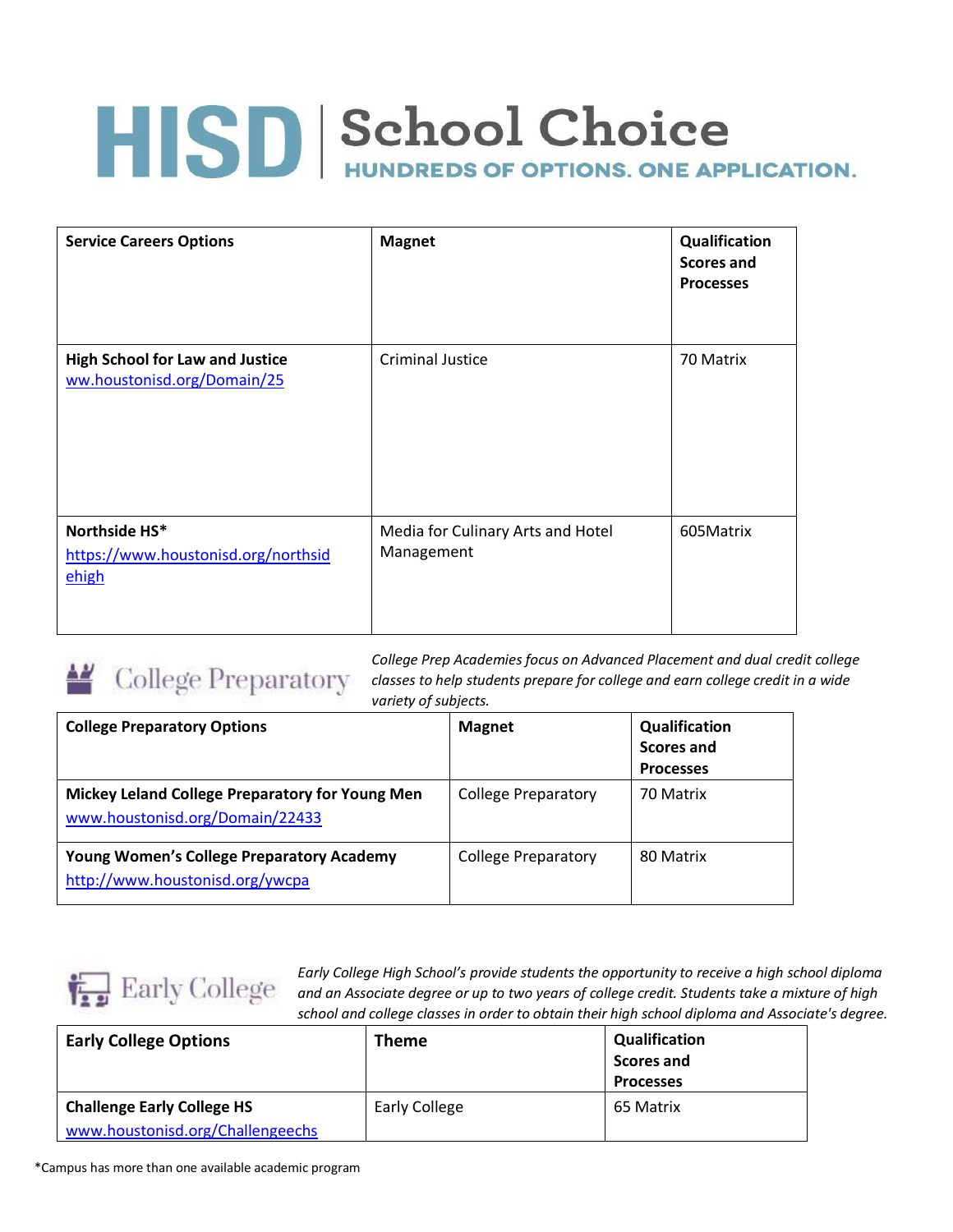| <b>East Early College HS</b><br>www.houstonisd.org/EECHS     | <b>Early College</b> | 65 Matrix |
|--------------------------------------------------------------|----------------------|-----------|
| <b>Houston Academy of International</b><br><b>Studies HS</b> | <b>Early College</b> | 65 Matrix |
| www.houstonisd.org/HAIS                                      |                      |           |
| <b>North Early College HS</b>                                | <b>Early College</b> | 65 Matrix |
| www.houstonisd.org/NECHS                                     |                      |           |
| <b>South Early College HS</b>                                | <b>Early College</b> | 65 Matrix |
| www.houstonisd.org/SECHS                                     |                      |           |
| <b>Worthing Early College HS</b>                             | <b>Early College</b> | No Matrix |
| www.houstonisd.org/worthing                                  |                      |           |

#### $\underset{\square}{\bigcirc} \quad \text{Fire Arts and/or Performing and Visual}$ Arts

*HISD's Magnet programs in the fine arts build on academics to give students opportunities for creative expression.*

*Note: A student applying to any of HISD's high school Fine Arts Magnet Programs must audition and prepare according to the school's published criteria. Each school establishes its own audition procedures. Questions regarding these procedures or programs should be directed to the individual school.*

| <b>Magnet High School</b>                                                                                         | <b>Magnet</b>                                                                         | Qualification<br>Scores and |
|-------------------------------------------------------------------------------------------------------------------|---------------------------------------------------------------------------------------|-----------------------------|
|                                                                                                                   |                                                                                       | <b>Processes</b>            |
| Kinder High School for the Performing and<br><b>Visual Arts (HSPVA)</b><br>https://www.houstonisd.org/kinderhspva | Creative Writing, Dance,<br>Instrumental, Theatre, Visual Arts,<br><b>Vocal Music</b> | Audition                    |
| Kashmere HS <sup>*</sup><br>www.houstonisd.org/KashmereHS                                                         | Performing and Visual Arts and<br><b>STEM</b>                                         | Audition                    |
| Westbury HS *<br>www.houstonisd.org/WestburyHS                                                                    | Performing and Visual Arts                                                            | Audition                    |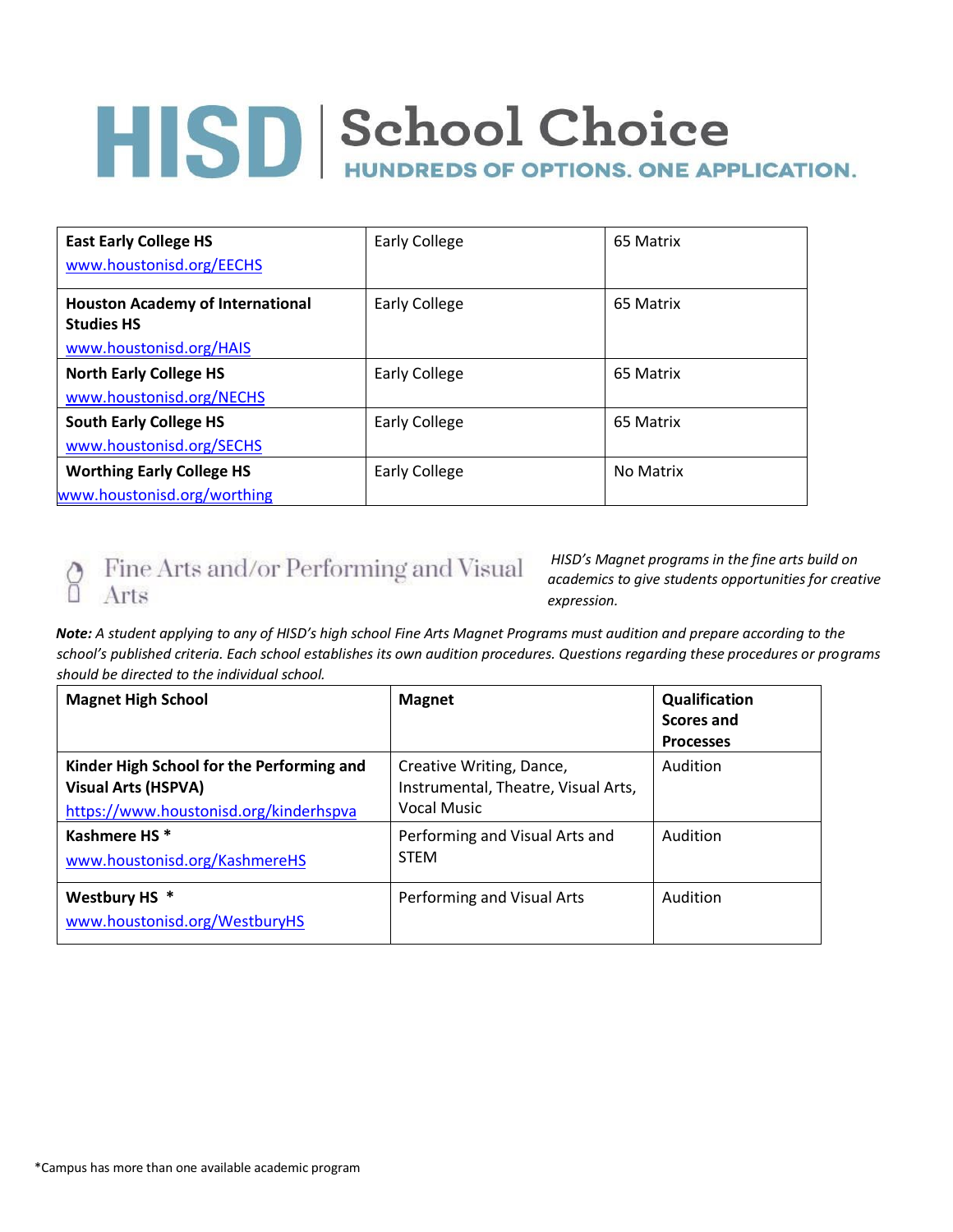

*Students learn about varied cultures, learn to speak different languages and learn to use technologies important in our global society. Students learn the communication skills necessary to succeed in our rapidly-changingworld.*

| <b>International Studies Options</b>                                     | <b>Magnet</b>         | <b>Qualification</b><br><b>Scores and</b><br><b>Processes</b> |
|--------------------------------------------------------------------------|-----------------------|---------------------------------------------------------------|
| <b>Sharpstown International School</b><br>www.houstonisd.org/Domain/2118 | International Studies | 63 Matrix                                                     |



 $\begin{tabular}{|c|c|} \hline \begin{tabular}{|c|c|} \hline \begin{tabular}{|c|c|} \hline \begin{tabular}{|c|c|} \hline \begin{tabular}{|c|c|} \hline \begin{tabular}{|c|c|} \hline \begin{tabular}{|c|c|} \hline \begin{tabular}{|c|c|} \hline \begin{tabular}{|c|c|} \hline \begin{tabular}{|c|c|} \hline \begin{tabular}{|c|c|} \hline \begin{tabular}{|c|c|} \hline \begin{tabular}{|c|c|} \hline \begin{tabular}{|c|c|} \hline \begin{tabular}{|c|c$ 

*Students have the opportunity for in-depth, process-oriented studies of STEM disciplines in conjunction with a strong academic program. Student centered learning emphasizes "hands-on" activities with real world applications.*

| <b>STEM: Energy Options</b>                         | <b>Magnet</b>       | Qualification<br>Scores and<br><b>Processes</b> |
|-----------------------------------------------------|---------------------|-------------------------------------------------|
| <b>Energy Institute HS</b>                          | Energy              | 75 Matrix                                       |
| Furr HS <sup>*</sup><br>www.houstonisd.org/furrhigh | The Green Institute | Open<br>Enrollment                              |

| <b>STEM: General Options</b>                                    | <b>Magnet</b>                                               | Qualification<br>Scores and<br><b>Processes</b> |
|-----------------------------------------------------------------|-------------------------------------------------------------|-------------------------------------------------|
| Chavez HS <sup>*</sup><br>www.houstonisd.org/Chavez             | Applied Science and Engineering                             | 70 Matrix                                       |
| Milby HS $*$<br>www.houstonisd.org/milby                        | <b>STEM Institute</b>                                       | Open Enrollment                                 |
| Scarborough HS <sup>*</sup><br>www.houstonisd.org/ScarboroughHS | <b>Academy of Network</b><br>and Computer<br>Administration | 60 Matrix                                       |
| <b>Washington HS*</b><br>www.houstonisd.org/WashingtonHS        | <b>Engineering Professions</b>                              | Open Enrollment                                 |
| <b>Westside HS</b><br>www.houstonisd.org/westsidehs             | Academy of Health Science and<br><b>STEAM</b>               | 80 Matrix                                       |

\*Campus has more than one available academic program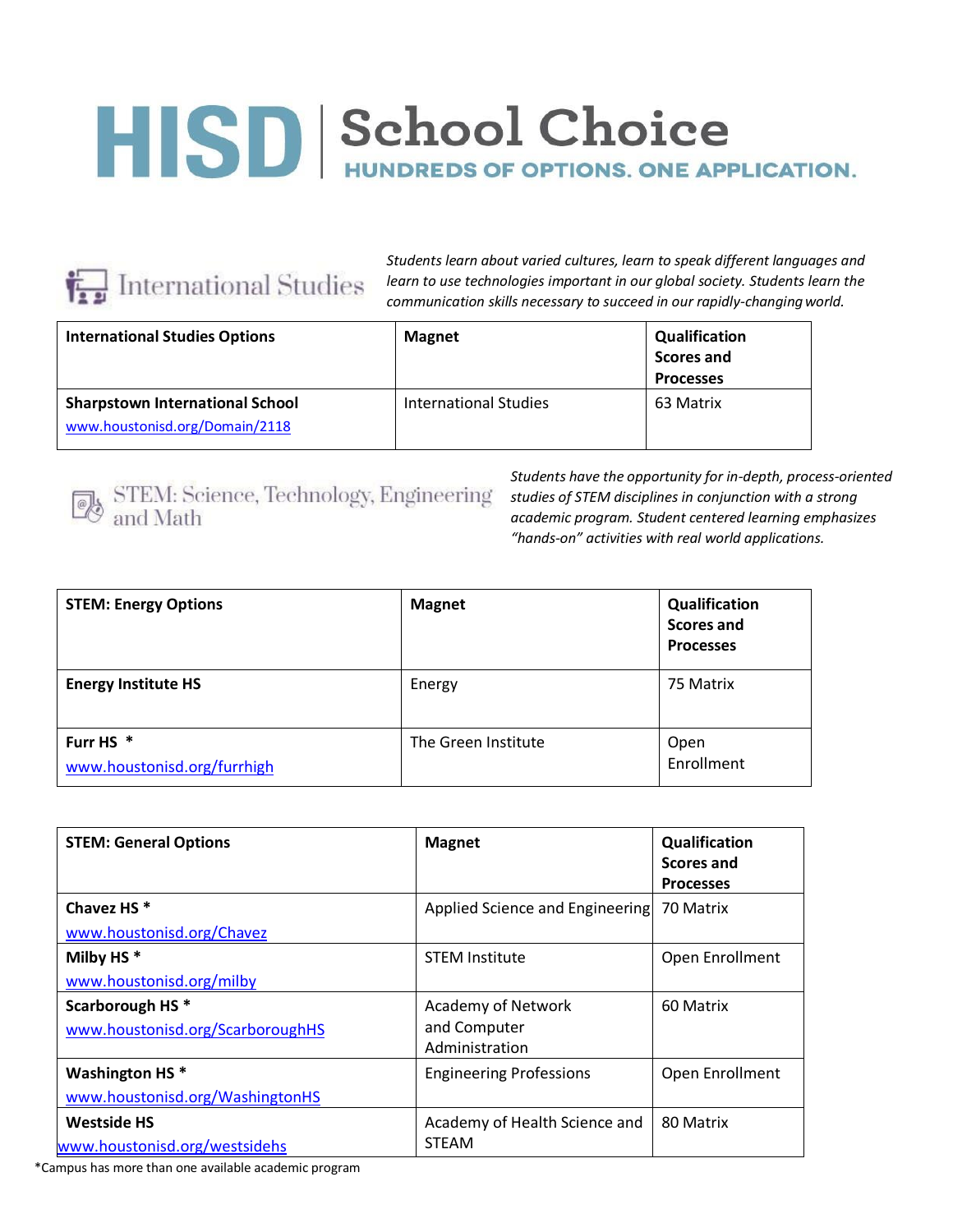

*Technology magnets offer a wide variety of specialized courses involving technology. From computer e technology technology to bio-med technology, these programs prepare students for college and the work force in one of the fastest growing fields today.*

| <b>Technology Options</b>                                     | <b>Magnet</b>                  | Qualification<br>Scores and<br><b>Processes</b> |
|---------------------------------------------------------------|--------------------------------|-------------------------------------------------|
| Heights HS <sup>*</sup><br>https://www.houstonisd.org/heights | <b>Computer Technology</b>     | 80 Matrix                                       |
| Waltrip HS *<br>www.houstonisd.org/waltrip                    | <b>Research and Technology</b> | 80 Matrix                                       |

#### Vanguard (Gifted and Talented)

HISD's Vanguard programs serve students who have been identified as Gifted and Talented in intellectual ability.

| <b>Vanguard Options</b>                                    | <b>Magnet</b> | <b>Qualification Scores and</b><br><b>Processes</b> |
|------------------------------------------------------------|---------------|-----------------------------------------------------|
| <b>Carnegie Vanguard HS (s)</b><br>www.houstonisd.org/cvhs | Vanguard      | G/T Identification                                  |



*Study Mandarin Chinese, Japanese, French, German, Italian, Hebrew, Arabic, Latin, Russian, Hindi, Spanish, and world cultures. Varied activities and a diverse, collegebound peer group make learning a language interesting and relevant in today's global culture.*

| <b>World Languages Options</b>                         | <b>Magnet</b>   | <b>Qualification Scores and</b><br><b>Processes</b>                  |
|--------------------------------------------------------|-----------------|----------------------------------------------------------------------|
| <b>Bellaire HS*</b><br>www.houstonisd.org/bellairehigh | World Languages | 80 Matrix*<br>participation in Pimsleur<br>Language Aptitude Battery |